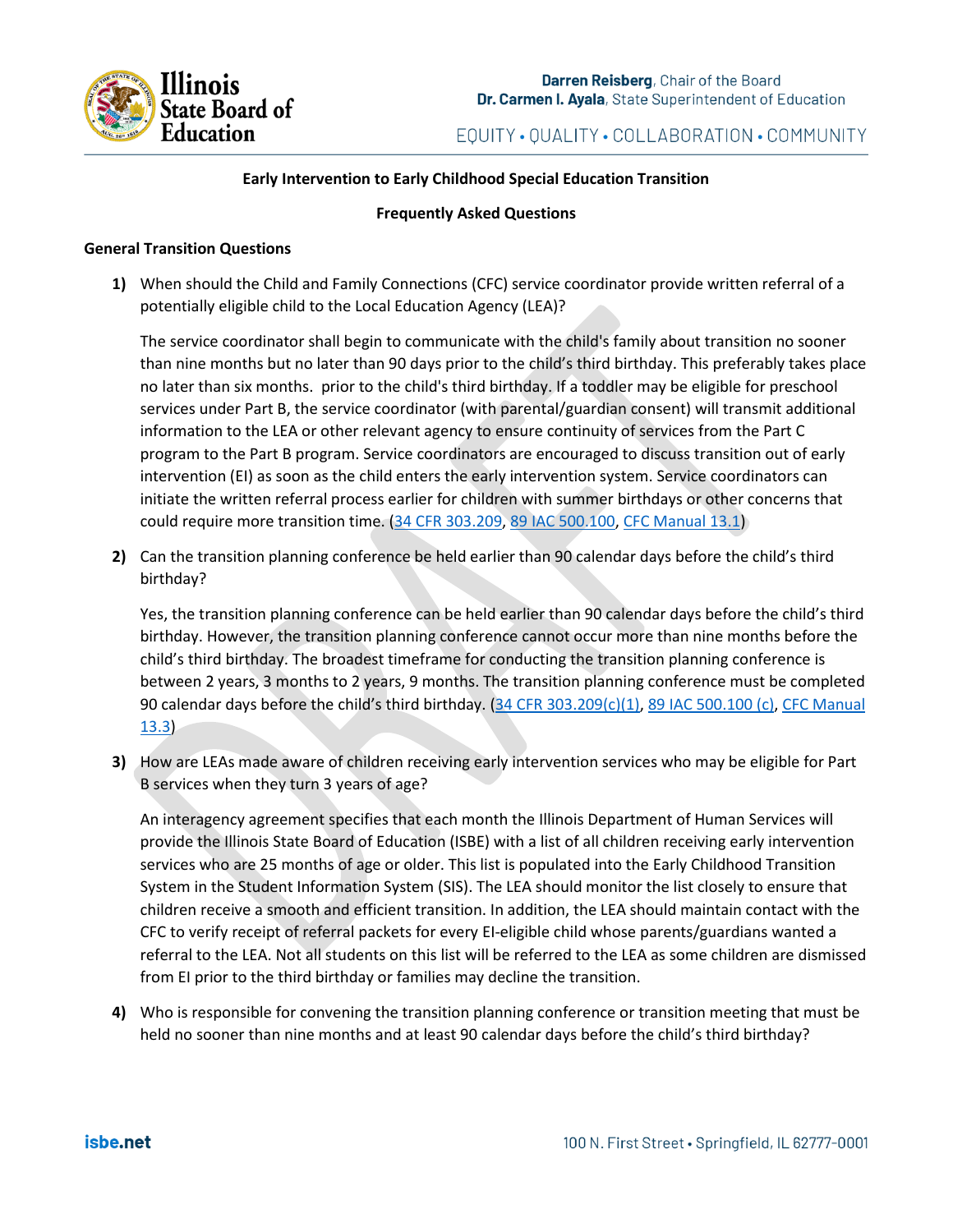The CFC service coordinator is responsible for convening, conducting, and keeping a record of this meeting. At the transition planning conference, the CFC service coordinator (with input from the LEA) shall keep a record and provide the parents/guardians:

- Information about preschool services under Individuals with Disabilities Education Act (IDEA) Part B;
- A description of IDEA Part B eligibility definitions;
- State timelines and processes for consenting to an evaluation and conducting eligibility determinations under IDEA Part B; and
- Information about the availability of special education and related services.

The school district has an obligation under the law to participate in transition planning conferences. Whether or not the school district participates, the conference must occur.  $(34$  CFR  $303.209(c)(1)$ , 89 IAC [500.100,](http://www.ilga.gov/commission/jcar/admincode/089/08900500sections.html) [CFC Manual 13.4\)](https://www.isbe.net/Documents/226ark.pdf)

**5)** What if the CFC receives a referral for a child between the ages of 2½ and 3 years?

The local transition agreement should establish practices that provide for timely evaluation and service provision on an individual basis through early intervention services, early childhood special education (ECSE) services, or a combination of the two. The LEA may serve a child eligible for ECSE services at age 2 during the school year he/she turns 3 years of age. Early intervention must complete evaluations and implement an Individualized Family Service Plan (IFSP) while working on transition planning activities. The local school district may also consider using the IFSP for starting services when the child initially enters the school to ensure the child is served at age 3.

When a child is referred to the CFC with fewer than 45 days until her/his third birthday, the CFC will refer the child and family directly to the local school district for screening and/or evaluation. (34 CFR [303.209\(b\)\(1\)\(iii\),](https://teams.microsoft.com/l/meetup-join/19%3ameeting_YTc3ZDU2ODktMWQ5OS00YzI4LWE5NjctNjc1YzYxYzYzMTgz%40thread.v2/0?context=%7b%22Tid%22%3a%22bd5d4514-84de-4928-a9fd-6ae10bbad677%22%2c%22Oid%22%3a%226b4a0093-f93b-4d4b-946b-c2c5fd136866%22%7d) [CFC Manual 13.1.6\)](https://www.isbe.net/Documents/226ark.pdf)

**6)** What are transition timeline responsibilities for the LEA when a child is referred to EI with less than 45 days until the third birthday?

If a referral is made to a CFC with less than 45 days until the child's third birthday, the CFC will refer the child and family directly to the local school district for screening and/or evaluation. The school district should complete eligibility determination as soon as possible, but legally will have 60 school days to complete an evaluation once consent for evaluation is signed. In the event the CFC is able to complete the evaluation and the child qualifies for EI, eligibility must be determined by the third birthday. (34 CFR [300.301\(c\)\(1\),](http://www.ecfr.gov/cgi-bin/text-idx?tpl=/ecfrbrowse/Title34/34cfr300_main_02.tpl) [CFC Manual 13.1.6\)](https://www.isbe.net/Documents/226ark.pdf)

**7)** Who is required to participate at this transition planning conference?

The required participants are:

- The affected LEA.
- The parent or parents of the child.
- The service coordinator designated by the public agency to be responsible for implementing the IFSP.
- A person or persons directly involved in conducting the evaluations and assessments.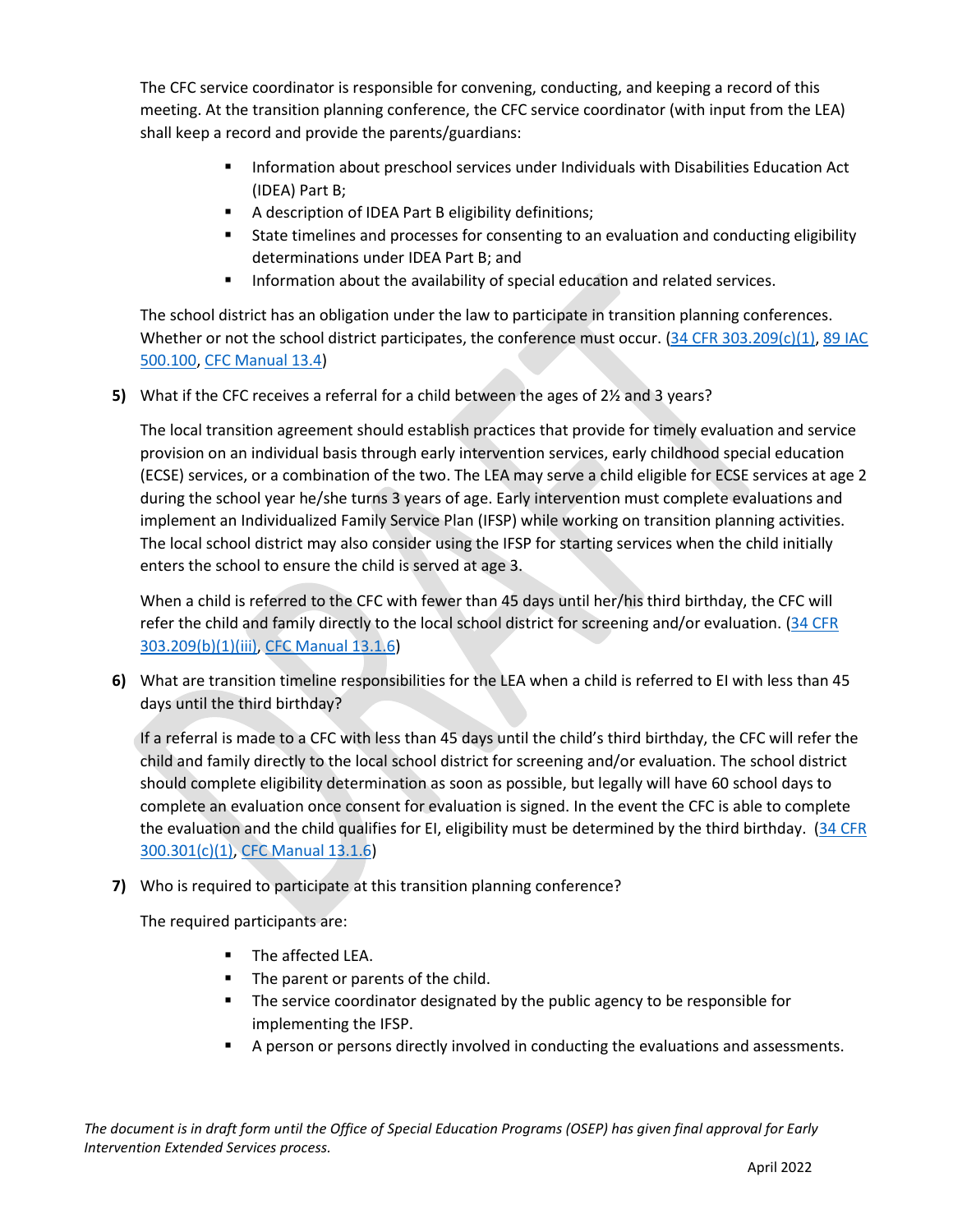Optional participants are:

- As appropriate, persons who will be providing early intervention services under this part to the child or family.
- Other family members, as requested by the parent, if feasible to do so.
- An advocate or person outside of the family if the parent requests that the person participate. [\(34 CFR 300.124,](http://www.ecfr.gov/cgi-bin/text-idx?tpl=/ecfrbrowse/Title34/34cfr300_main_02.tpl) [34 CFR 303.343,](https://teams.microsoft.com/l/meetup-join/19%3ameeting_YTc3ZDU2ODktMWQ5OS00YzI4LWE5NjctNjc1YzYxYzYzMTgz%40thread.v2/0?context=%7b%22Tid%22%3a%22bd5d4514-84de-4928-a9fd-6ae10bbad677%22%2c%22Oid%22%3a%226b4a0093-f93b-4d4b-946b-c2c5fd136866%22%7d) [CFC Manual 13.5.6\)](https://www.isbe.net/Documents/226ark.pdf)
- **8)** What information is needed to determine ECSE eligibility and how is the information used?

Upon receipt of the written referral from the CFC, the LEA is responsible for determining eligibility and keeping appropriate documentation. The LEA is responsible for reviewing the evaluation data from early intervention to determine if they are current and sufficient to establish eligibility for ECSE services. Additional assessments should be administered by the LEA only when required information is not available or is no longer current. The determination of whether additional assessments are needed must be made through a domain review process with the parents/guardians. It is possible that the evaluation may consist totally of existing data when data are sufficient to determine eligibility and develop an Individualized Education Program (IEP) or IFSP. If an evaluation consists of existing data only, the parent/guardian must be informed and given the opportunity to request additional data, if needed, to determine eligibility. If additional assessments are necessary, it is the responsibility of the LEA to acquire them and the financial burden does not fall on the early intervention program. When the team determines that additional assessments are required to determine eligibility, the evaluation team must utilize a variety of assessment tools and strategies to gather functional and developmental information about the child, including information from the parents/guardians, and information related to enabling the child to be involved in and progress in age-appropriate activities. The tools and strategies must yield relevant information that directly assists in determining the educational needs of the child. Once the evaluation team, including the parents/guardians, has gathered all relevant information, it determines if the child meets the definition of a child with a disability. [\(34 CFR 300.300](http://www.ecfr.gov/cgi-bin/text-idx?tpl=/ecfrbrowse/Title34/34cfr300_main_02.tpl) – 300.306, [23 IAC 226.110\)](https://www.isbe.net/Documents/226ark.pdf)

**9)** Which parents'/guardians' rights apply during the transition period?

Parents/guardians have certain rights under both Part C and Part B of IDEA. It is the responsibility of the CFC service coordinator to provide the family with the rights of both Part C and Part B of IDEA when they discuss and make the school referral. The LEA staff must provide the parents/guardians with the Explanation of Procedural Safeguards upon referral for an initial evaluation. Early intervention parent/guardian rights apply until the LEA services begin. Special education parent/guardian rights apply as soon as the LEA receives the referral. Early childhood special education services begin at the child's third birthday unless participating in the Early Intervention/Extended Services (EI/ES) option. It is the responsibility of the CFC service coordinator to provide the family with the rights of both Part C and Part B of IDEA when they discuss and make the school referral. [\(34 CFR Part 300, Subpart E](http://www.ecfr.gov/cgi-bin/text-idx?tpl=/ecfrbrowse/Title34/34cfr300_main_02.tpl) – Procedural Safeguards Due Process Procedures for Parents and Children; [34 CFR Part 303, Subpart E](https://teams.microsoft.com/l/meetup-join/19%3ameeting_YTc3ZDU2ODktMWQ5OS00YzI4LWE5NjctNjc1YzYxYzYzMTgz%40thread.v2/0?context=%7b%22Tid%22%3a%22bd5d4514-84de-4928-a9fd-6ae10bbad677%22%2c%22Oid%22%3a%226b4a0093-f93b-4d4b-946b-c2c5fd136866%22%7d) - Procedural Safeguards; [23 IAC Part 226, Subpart F](https://www.isbe.net/Documents/226ark.pdf) – Procedural Safeguards; [89 IAC Part 500, Subpart E](http://www.ilga.gov/commission/jcar/admincode/089/08900500sections.html) – Procedural Safeguards/Client Rights)

**10)** What happens if a child is found to be NOT eligible for ECSE services? May early intervention services continue past the child's third birthday?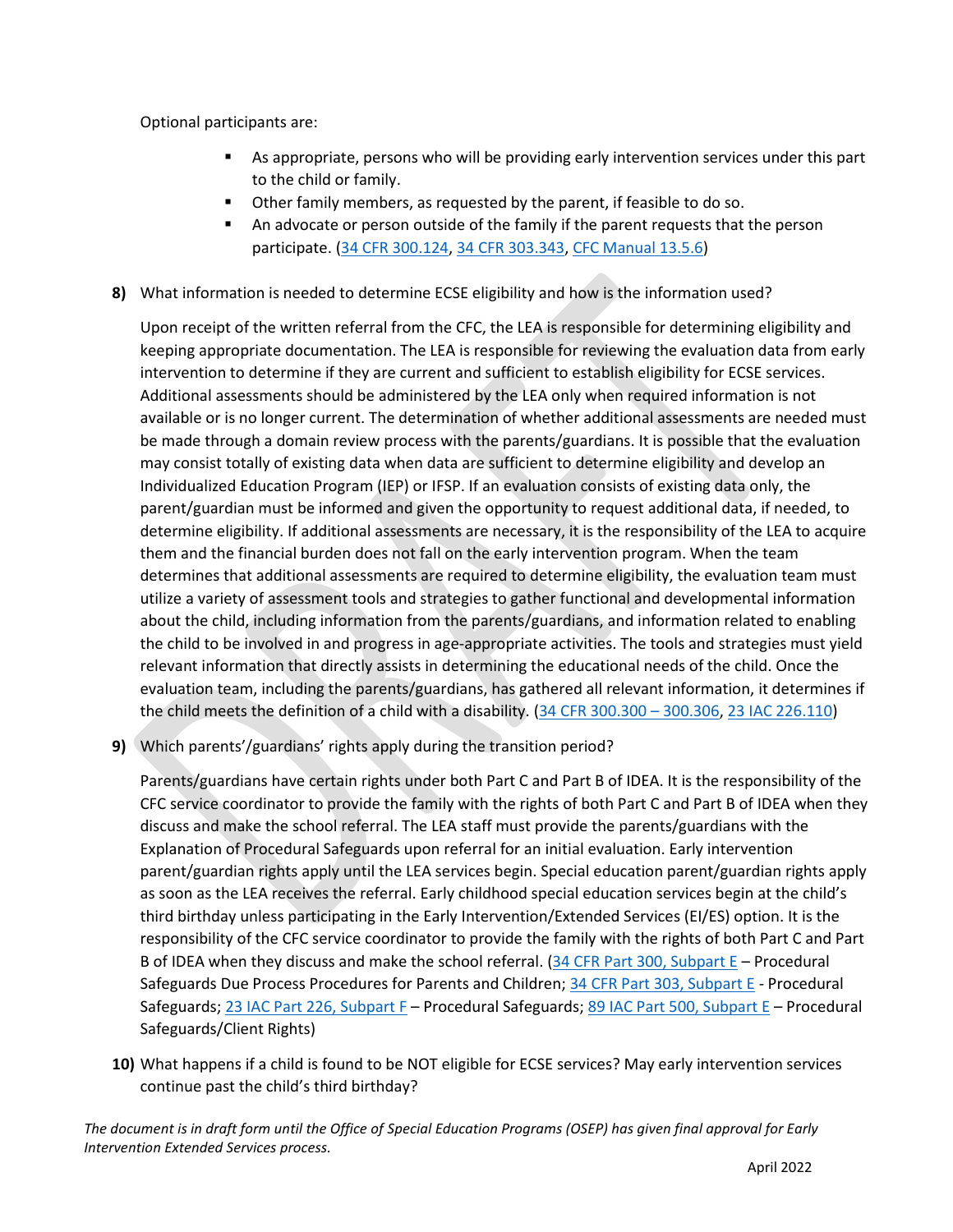No, to continue to receive state and federal funding for services, a 3-year-old child MUST meet IDEA Part B special education eligibility. Early intervention services end the day before the child's third birthday. The team should consider the individual needs and potential community programs or services for which a child who is determined to be not eligible may qualify. The transition planning conference, exit IFSP, or the IEP meeting where the child is found to be not eligible are appropriate times to discuss other options at the time of transition that may meet the needs of the child and family. [\(34 CFR 300.17,](http://www.ecfr.gov/cgi-bin/text-idx?tpl=/ecfrbrowse/Title34/34cfr300_main_02.tpl) [34 CFR](https://teams.microsoft.com/l/meetup-join/19%3ameeting_YTc3ZDU2ODktMWQ5OS00YzI4LWE5NjctNjc1YzYxYzYzMTgz%40thread.v2/0?context=%7b%22Tid%22%3a%22bd5d4514-84de-4928-a9fd-6ae10bbad677%22%2c%22Oid%22%3a%226b4a0093-f93b-4d4b-946b-c2c5fd136866%22%7d)  [303.1,](https://teams.microsoft.com/l/meetup-join/19%3ameeting_YTc3ZDU2ODktMWQ5OS00YzI4LWE5NjctNjc1YzYxYzYzMTgz%40thread.v2/0?context=%7b%22Tid%22%3a%22bd5d4514-84de-4928-a9fd-6ae10bbad677%22%2c%22Oid%22%3a%226b4a0093-f93b-4d4b-946b-c2c5fd136866%22%7d) [89 IAC 500.100](http://www.ilga.gov/commission/jcar/admincode/089/08900500sections.html) – 500.105)

**11)** May LEAs conduct screenings for children who are transitioning from early intervention to early childhood special education?

Yes, screenings may be conducted, particularly when the team suspects the child may not be eligible for ECSE services. However, conducting a screening may NOT delay the transition process. [\(23 IAC 226.100,](https://www.isbe.net/Documents/226ark.pdf) [89 IAC 500.100\)](http://www.ilga.gov/commission/jcar/admincode/089/08900500sections.html)

**12)** May an IEP be used for a 2-year-old child?

Yes, an IEP may be used if a child is being served in ECSE during the school year he/she becomes 3 years of age. In such cases, the child may enter school at the beginning of the school year, even if the school term begins prior to her/his third birthday. [\(34 CFR 300.323\(b\)\)](http://www.ecfr.gov/cgi-bin/text-idx?tpl=/ecfrbrowse/Title34/34cfr300_main_02.tpl)

**13)** If an LEA begins services for a child who is 2 and will become 3 during the school year, may the child continue to receive early intervention services as well?

No, Part C early intervention services do not apply to any child with a disability who is receiving a free and appropriate public education (FAPE) through services funded by Part B of IDEA. [\(34 CFR 300.818\)](http://www.ecfr.gov/cgi-bin/text-idx?tpl=/ecfrbrowse/Title34/34cfr300_main_02.tpl)

**14)** May an IFSP be used for a child from age 3 through 5 years who is eligible for ECSE services?

Yes. An IFSP may be used to determine ECSE services for children from 3 through 5 years of age if it meets special education requirements for participants, timelines, and notice/consent procedures. The IFSP would be developed by the LEA staff, must meet the requirements of an IEP, would have a new start date, and would be in effect for one year. If an IFSP is used, this does not mean the child "remains in early intervention," but instead means that ECSE services are being provided using an IFSP. Parents/guardians must be given an explanation of the difference between an IFSP and an IEP and must provide informed, written consent for using an IFSP. [\(34 CFR 300.323\(b\)\(1\)](http://www.ecfr.gov/cgi-bin/text-idx?tpl=/ecfrbrowse/Title34/34cfr300_main_02.tpl) See additional [guidance](https://www.isbe.net/Documents/guidance_10-2.pdf) on using an IFSP to develop an IEP. [\(34 CFR 300.323\(b\)\(1\)](http://www.ecfr.gov/cgi-bin/text-idx?tpl=/ecfrbrowse/Title34/34cfr300_main_02.tpl)[,23 IAC 226.250\)](https://www.isbe.net/Documents/226ark.pdf)

**15)** What are some possible placement options in which the child could receive ECSE services that may be considered by the IEP team at the time of transition?

The LEA IEP team must consider a general education preschool setting as the first option for placement. More restrictive options may be considered after the determination is made that the nature or severity of the disability is such that education in regular classes with the use of supplementary aids and services cannot be achieved satisfactorily. [\(34 CFR 300.114](http://www.ecfr.gov/cgi-bin/text-idx?tpl=/ecfrbrowse/Title34/34cfr300_main_02.tpl) and [23 IAC 226.240\)](https://www.isbe.net/Documents/226ark.pdf)

**16)** What about children who turn 3 over the summer? The school district staff does not work over the summer.

If the child's third birthday is in the summer and the CFC is planning for the transition planning conference date/time, the CFC may consider calculating the 90 calendar day timeline of the transition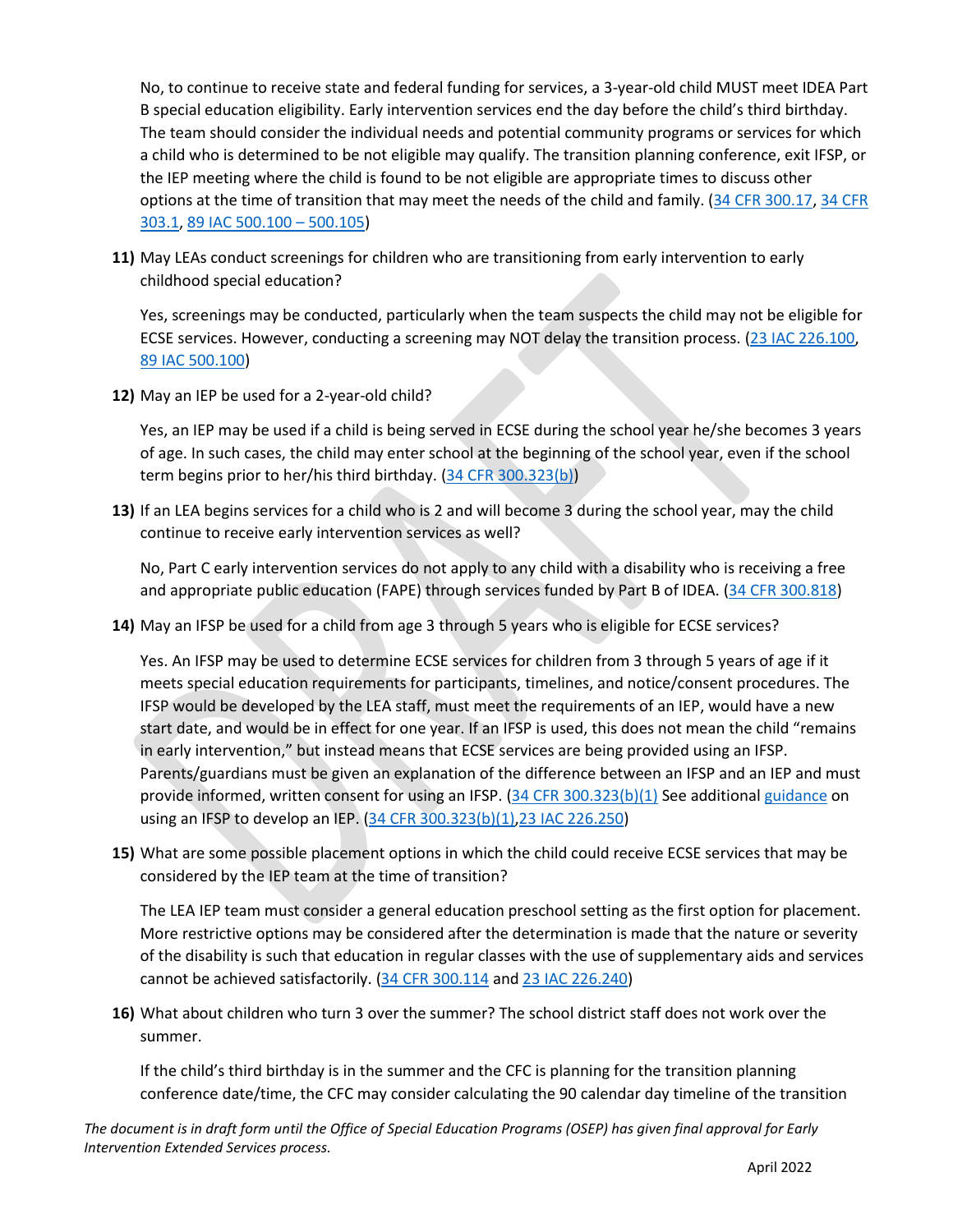planning conference to be at least 90 calendar days before the end of the school year. That will allow the school district to have time to ensure that the IFSP/IEP for an eligible child will be in place by the third birthday. The CFC service coordinator should consider making the school referral sooner than six months before the child's birthday to ensure this happens. [\(34 CFR 300.124\(b\),](http://www.ecfr.gov/cgi-bin/text-idx?tpl=/ecfrbrowse/Title34/34cfr300_main_02.tpl) [34 CFR 303.209,](https://teams.microsoft.com/l/meetup-join/19%3ameeting_YTc3ZDU2ODktMWQ5OS00YzI4LWE5NjctNjc1YzYxYzYzMTgz%40thread.v2/0?context=%7b%22Tid%22%3a%22bd5d4514-84de-4928-a9fd-6ae10bbad677%22%2c%22Oid%22%3a%226b4a0093-f93b-4d4b-946b-c2c5fd136866%22%7d) [89 IAC](http://www.ilga.gov/commission/jcar/admincode/089/08900500sections.html)  [500.100\)](http://www.ilga.gov/commission/jcar/admincode/089/08900500sections.html)

**17)** May extended school year (ESY) services be provided for a child whose third birthday is late spring/summer without using the regression formula for school-aged children?

Yes, the IEP team must decide the need for ESY services on an individual basis. Besides regression, the IEP team must consider the nature and severity of the child's disability, degree of impairment, rate of progress, and availability of other services. It might be more helpful to consider what summer services may be necessary for the child to receive FAPE. Brain research demonstrates significant opportunity for learning during the early childhood years, so the team may use that as justification for a student needing ESY services. In addition, particular consideration should be given to children who need instruction in self-help skills, such as dressing or eating, or who need continued structure to develop behavioral control. If the IEP team, including the parents/guardians, determines that services are not needed over the summer for the child to receive FAPE, it may note the first day of the next school year as the date services will begin. See additional [information](https://www.isbe.net/Documents/Ext-School-Year-FAQ.pdf#search=ESY) regarding extended school year services. [\(34 CFR 300.106\)](http://www.ecfr.gov/cgi-bin/text-idx?tpl=/ecfrbrowse/Title34/34cfr300_main_02.tpl)

**18)** What if the school district says there is no room in the program for the child?

State and federal regulations require school districts to serve children who are transitioning from early intervention and who are eligible for ECSE on or before their third birthdays. The LEA must provide services and the placement option listed in the IEP. (34 [CFR 300.101,](http://www.ecfr.gov/cgi-bin/text-idx?tpl=/ecfrbrowse/Title34/34cfr300_main_02.tpl) [34 CFR 303.209,](https://teams.microsoft.com/l/meetup-join/19%3ameeting_YTc3ZDU2ODktMWQ5OS00YzI4LWE5NjctNjc1YzYxYzYzMTgz%40thread.v2/0?context=%7b%22Tid%22%3a%22bd5d4514-84de-4928-a9fd-6ae10bbad677%22%2c%22Oid%22%3a%226b4a0093-f93b-4d4b-946b-c2c5fd136866%22%7d) [89 IAC 500.100,](http://www.ilga.gov/commission/jcar/admincode/089/08900500sections.html) 23 [IAC 226.200, 23 IAC 226.700\)](https://www.isbe.net/Documents/226ark.pdf)

**19)** What does a school district do if a parent/guardian originally agrees to the transition and then decide they have changed their minds?

When filling out the tracking form, one would mark transition delayed, then check parent/guardian failure/refusal to produce child and write a description of why. Make sure to document your attempts to evaluate the student as well and the date of the refusal. In the Early Childhood Transition System in SIS, select reason for not evaluating as **"**The domain meeting team recommended an evaluation, but the parent/guardian did not provide consent OR repeatedly failed or refused to produce the child for evaluation."

See Question No. 36 for more information on delay codes in the Early Childhood Transition System.

20) A family initially refuses to transition at 2.6 years. If the family changes their mind later, what are the timeline requirements?

If the district did not follow up and have documentation of parent/guardian refusal, then eligibility would need to be determined by the third birthday. The district should make sure to document all attempts to evaluate a student and keep a record of parent/guardian refusal.

21) What is the protocol for students who have not produced physicals or shot records to the district by their third birthday/start date?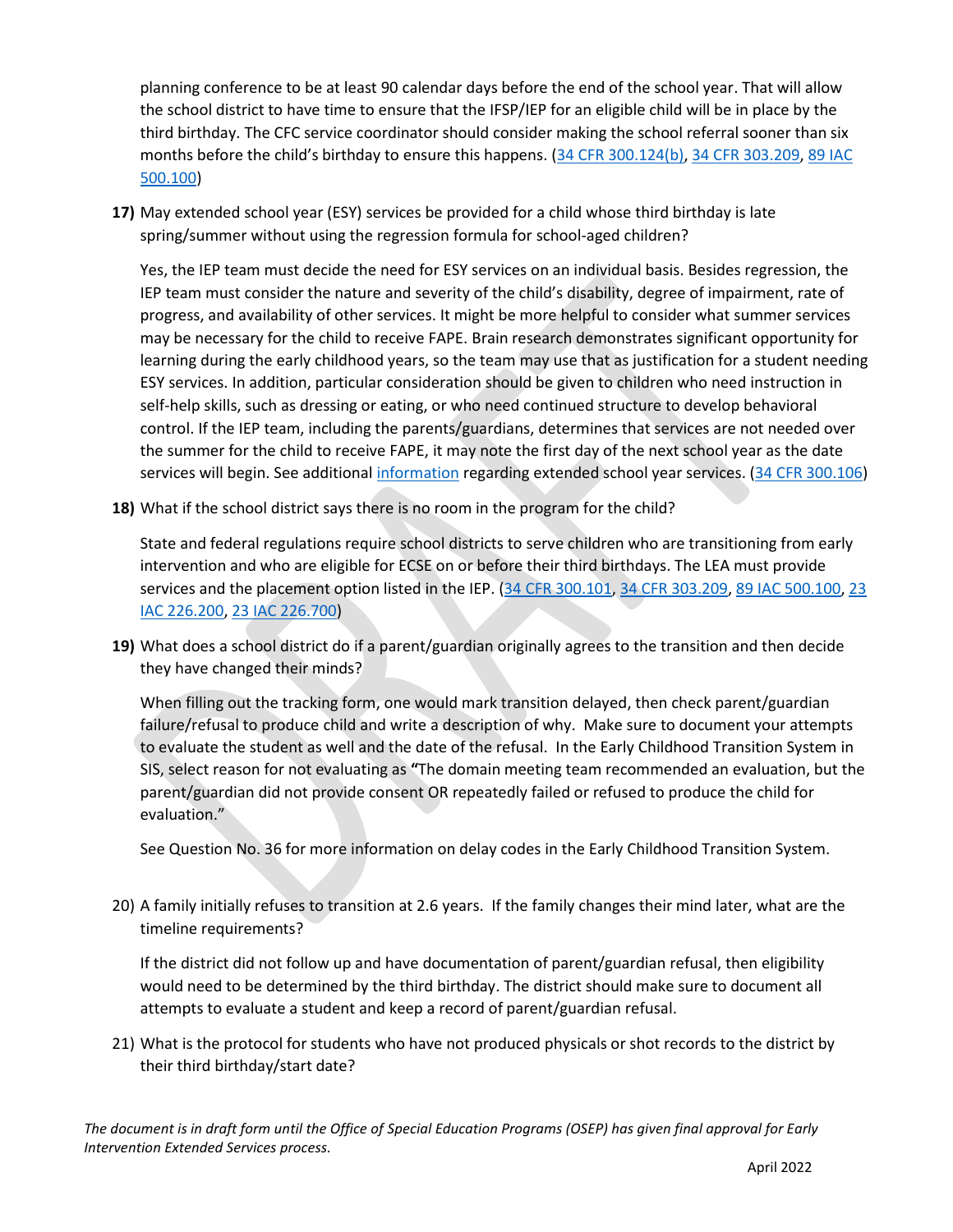Students starting prior to October 15 have until that date to submit the physical and immunization records. Students starting after October 15 must have a physical and immunization records on file to begin. Provision of immunization records can be delayed 30 days only if a student is moving from out of state. If the lag in providing the physical and immunization results in a delayed start it would be proper to mark parent/guardian delay.

### **Early Intervention/Extended Services Option Questions**

22) Once the family has decided on the EI/ES option, can they change their mind?

Once a child exits early intervention, he/she cannot re-enroll in EI after his or her third birthday. Families can elect for the EI/ES option and then decide to exit early intervention prior to the beginning of the school year. At time of exit, the student would then be served under Part B and the supports and services outlined in the IEP should begin. The IEP team would need to reconvene if the child qualified for ESY services. The team would then determine how to provide ESY services and determine the transportation plan for such services. If there is an IEP with an initiation date that is in effect, there should not be a delay in the provision of FAPE. If the child did not qualify for ESY, the IEP should be ready to implement at the beginning of the school year.

23) What information should be included in the Additional Notes page regarding EI/ES?

The Additional Notes page is available for the IEP team to document any discussions that happen in the meeting. There are no requirements for what is required on the Additional Notes page, but it is recommended that IEP teams document relevant discussions that are not fully captured in other places within the IEP.

24) If ESY is offered, but the family elects the EI/ES option, should ESY still be listed in the IEP?

The IEP team should document in the IEP the consideration of ESY and the determination that ESY was not needed due to EI/ES. The IEP will not need to include a description of ESY services. The IEP should accurately reflect the services being provided. The IEP team can also state in the Additional Notes section of the IEP that ESY was offered but a description of ESY services was not included since the family elected to stay in EI.

### **Early Childhood Transition System Questions**

25) What is the purpose of the Early Childhood Transition System?

The purpose is to notify districts of children receiving early intervention services who may transition to ECSE, to facilitate smooth and effective transitions, and for accuracy in State Performance Plan - Indicator 12 data reporting.

26) Where do I find the Early Childhood Transition System?

This system is the data entry portal where districts/cooperatives are required to enter information on students transitioning from early intervention to early childhood. This system is in the SIS listing and is titled "Early Childhood Transition."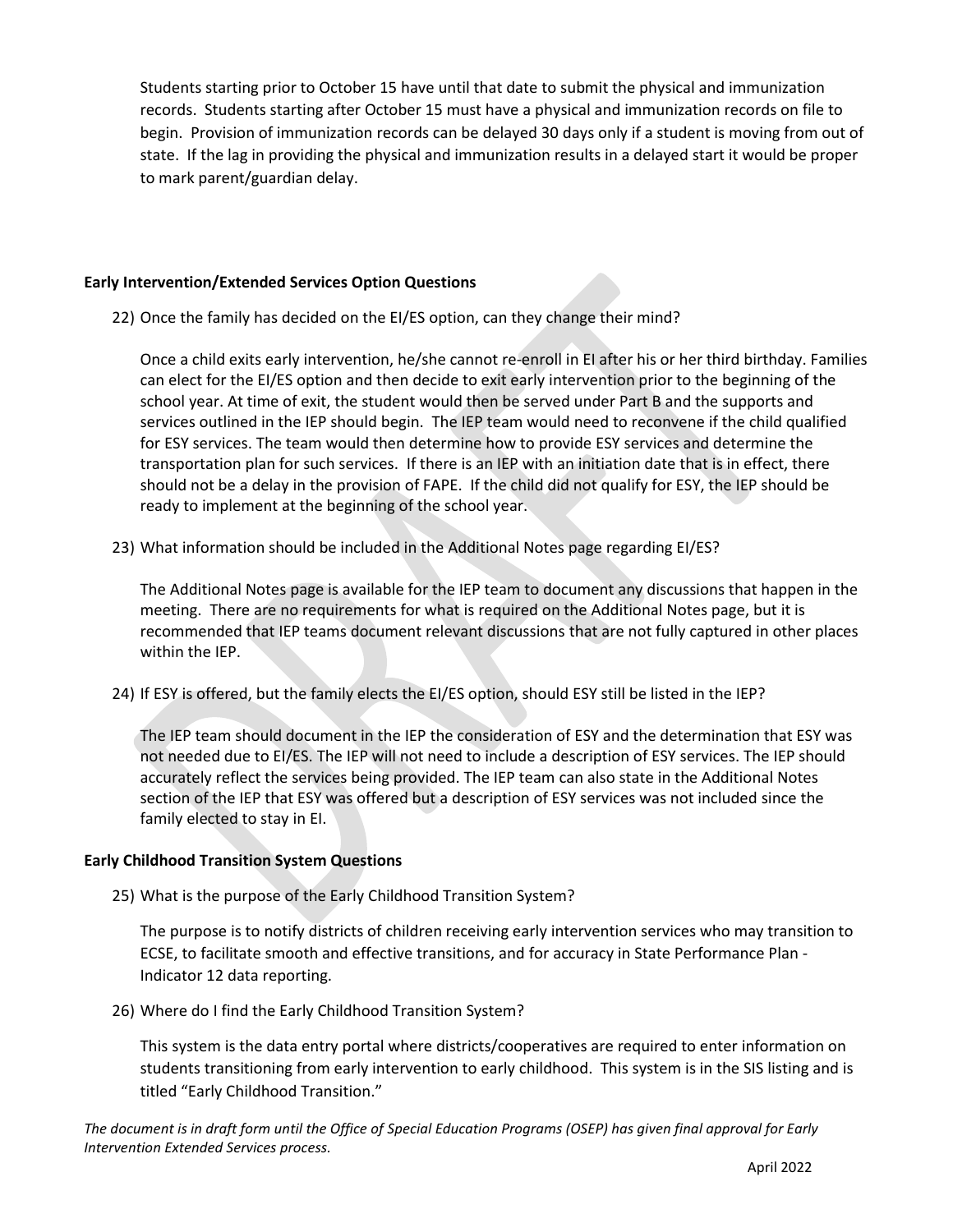27) Does the Early Childhood Transition System replace the EI to EC tracking form?

No, those are two separate processes for two separate purposes. The Early Childhood Transition System is an ISBE data collection portal and the EI to EC tracking form is a communication and tracking tool for early intervention. Districts must continue to complete the tracking forms and send those to the local CFCs.

28) How do I document on a student who transitioned from early intervention, but is not in the Early Childhood Transition System?

If you have a student transitioning from early intervention who is not on your list, contact ISBE at (217) 524-4835 for assistance in resolving the matter. You will be unable to document on the student at the present time but make sure you check back monthly. If the student appears on the list, you will need to document on that student.

29) How often should districts update the Early Childhood Transition System?

Districts can update as frequently as they want to, but it is recommended that data be updated at least monthly. Final data entry for the school year must be entered by August 1. Districts should document on children who are on the list in error (e.g., address outside of district boundaries or student moved) as soon as they are aware of the change.

30) When should I note that the student is not within the district boundaries or that the CFC notified the district that the child has moved?

You should document on these situations as soon as you are made aware of them. The not-in-district boundary option allows districts to notify ISBE that a child's address on this list is outside of the district boundaries. Districts should **not** select out-of-district boundaries if the child has moved out of the district. Select Option 2, the child moved away before or during the transition process, for this scenario. The district can and should make note of the correct district in the pop-up box once selected if either scenario occurs.

31) How long can districts access the student data in the Early Childhood Transition System?

The children listed in the Early Childhood Transition System will be available during the fiscal year they turn 3 and the following fiscal year. We encourage districts to update the system at least monthly; all students must be documented by August 1 of the next fiscal year.

32) What do I do if I cannot get a SIS match for an IDEA-eligible child in the Early Childhood Transition System?

The district will need to create a record in SIS and enroll the student with the grade level of *evaluation only*. If you know the student has a SIS number, try broadening your search criteria (i.e., birth date only or birth date and last name). Only 10 records are displayed on a page, so add in additional search fields until the field is narrowed down to less than 10.

33) How do I create an evaluation only record?

Select "Request SID number" just as you would when enrolling a new student. You will have minimal information to enter on the student. For grade level, select "evaluation only," not preschool. The start date may be listed as August 1.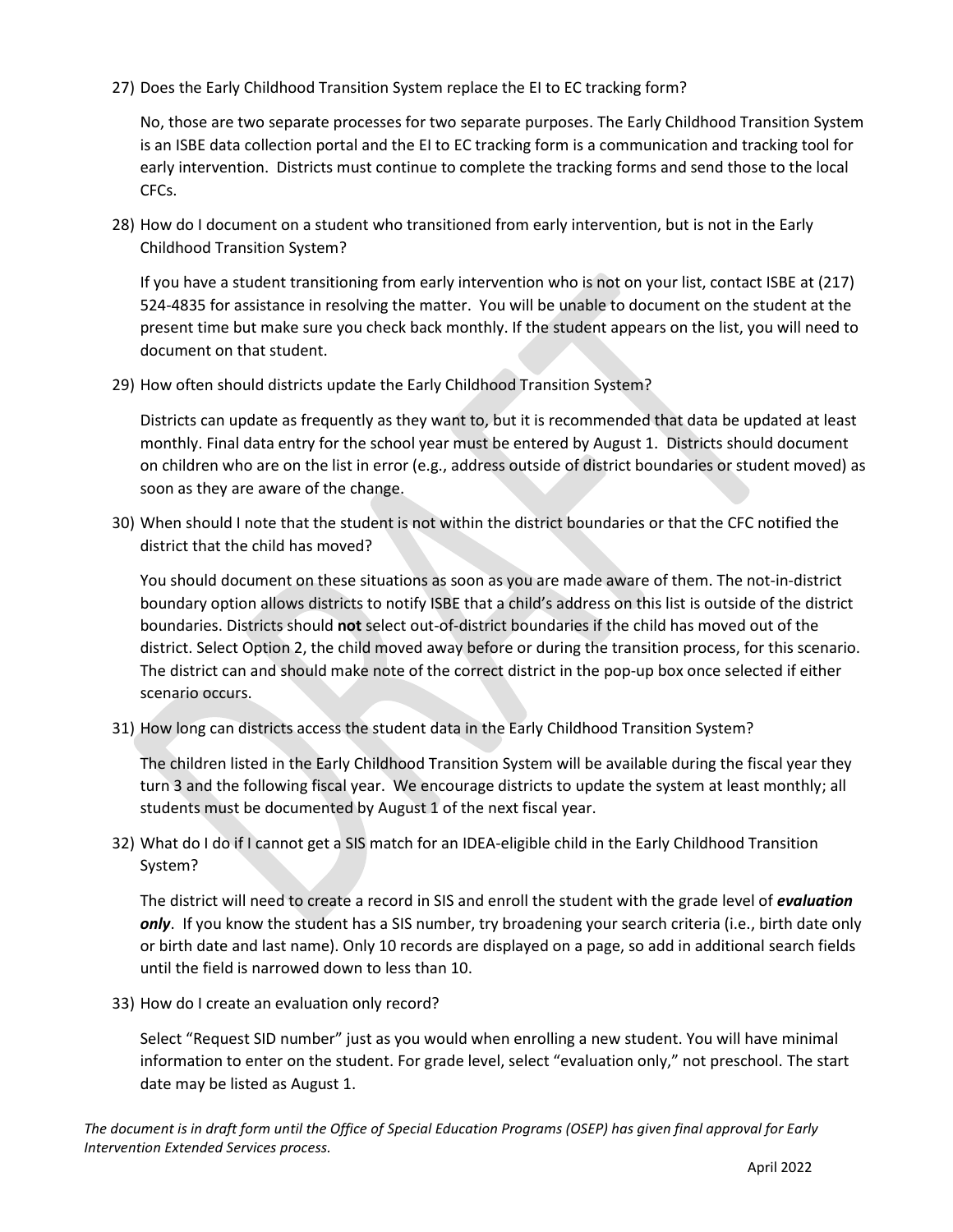34) Our district evaluated a child and determined he/she was not eligible. The system requires a SIS match; however, the child was never enrolled. What do we do?

The district will need to enroll the child in SIS with the grade level of *evaluation only*. This creates a temporary record that ISBE will exit later.

35) What is the most appropriate delay code to choose when the evaluation was completed before the third birthday, but the services could not start due to a parent/guardian choice or school break?

Choose Delay code 7 – School break or parent/guardian choice. This would not result in a district finding of noncompliance.

36) What are the delay code reasons? *updated April 2022*

### **IDEA Eligible = No and No Delay:**

| OSEP measurement (b)       | <b>ISBE code</b>                                                           |
|----------------------------|----------------------------------------------------------------------------|
| # of those referred        | Code 01                                                                    |
| determined to be NOT       | No delay and not eligible                                                  |
| eligible and whose         | The child was served in Part C (Early Intervention), was referred to Part  |
| eligibility was determined | B (Early Childhood Special Education) for Part B eligibility determination |
| by their third birthdays   | and was determined to be NOT ELIGIBLE for Part B services by his/her       |
|                            | third birthday.                                                            |

## **IDEA Eligible = Yes and No Delay:**

| OSEP measurement (c)      | <b>ISBE code</b>                                                             |
|---------------------------|------------------------------------------------------------------------------|
| # of those found eligible | Code 01                                                                      |
| who have an IEP developed | No delay and eligible                                                        |
| and implemented by their  | The child was served in Part C (Early Intervention), was referred to Part    |
| third birthdays           | B (Early Childhood Special Education) for Part B eligibility                 |
|                           | determination, was determined to be ELIGIBLE for Part B services, and        |
|                           | had an IEP developed and implemented by his/her third birthday.              |
|                           | Code 07                                                                      |
|                           | School break or parent choice and eligible                                   |
|                           | The child was served in Part C (Early Intervention), was referred to Part    |
|                           | B (Early Childhood Special Education) for Part B eligibility                 |
|                           | determination, was determined to be <b>ELIGIBLE</b> for Part B services, and |
|                           | had an IEP developed and ready to be implemented by his/her third            |
|                           | birthday, but services could not begin until after his/her third birthday    |
|                           | due to a school break or parent/guardian choice.                             |

### **IDEA Eligible = Yes and Unacceptable Delay (results in a finding of noncompliance):**

| OSEP measurement for<br>noncompliance | <b>ISBE code</b>                                                           |
|---------------------------------------|----------------------------------------------------------------------------|
| # of children who were                | Code 04                                                                    |
| served in Part C and                  | CFC sent referral late                                                     |
| referred to Part B for                | Early Intervention sends the referral after the child is 2 years 9 months, |
| eligibility determination             | but they received the child before age 2 years 9 months. This results in   |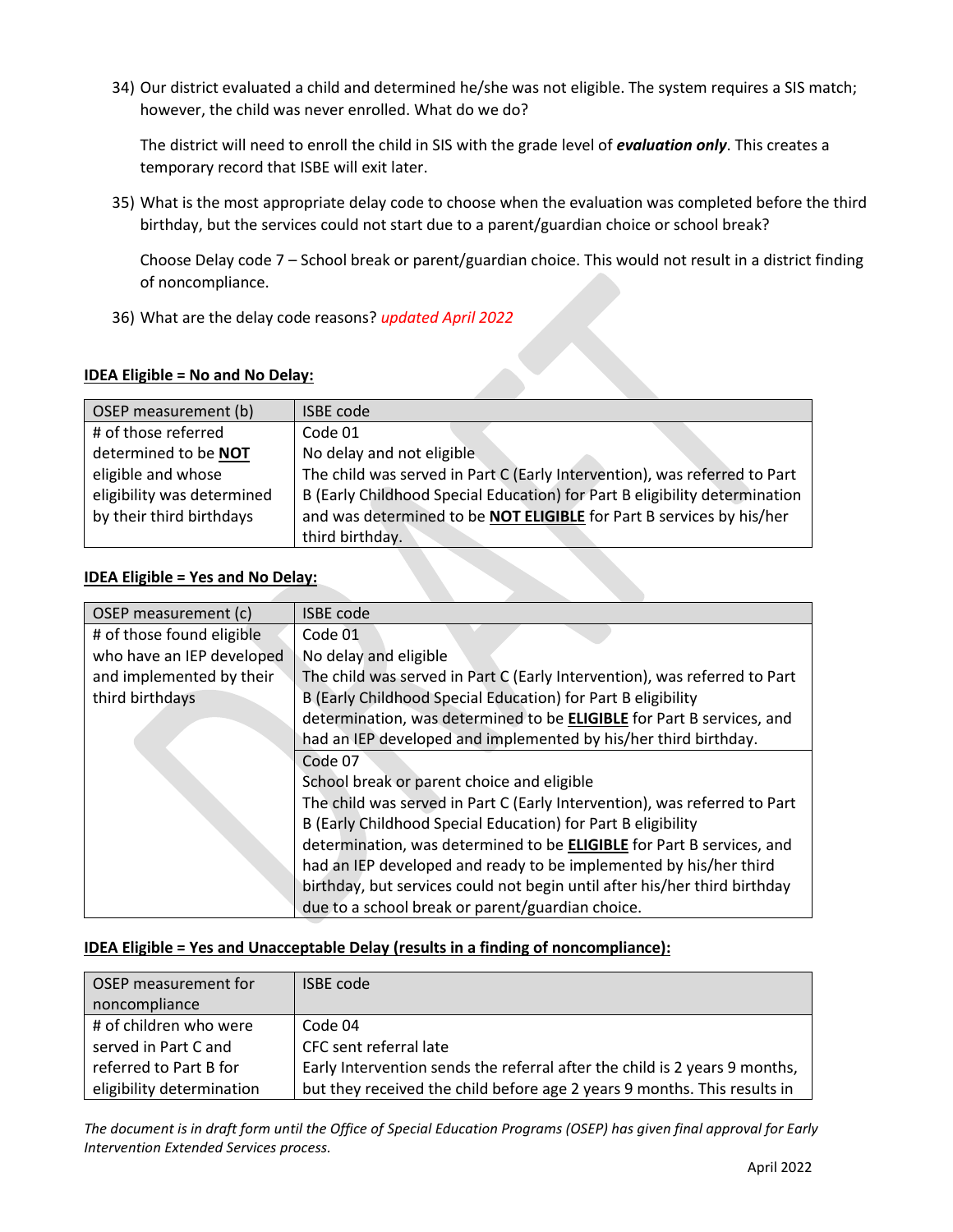| that are not included in<br>measurement b, c, d, or e | a school district non-compliant finding. The LEA is responsible for<br>children on the transition list regardless of if the CFC sends a referral. |
|-------------------------------------------------------|---------------------------------------------------------------------------------------------------------------------------------------------------|
|                                                       | Code 06                                                                                                                                           |
|                                                       | <b>School District Delay</b>                                                                                                                      |
|                                                       |                                                                                                                                                   |
|                                                       | This results in a school district non-compliant finding. The district did                                                                         |
|                                                       | not complete the evaluation and determine eligibility by the 3rd                                                                                  |
|                                                       | birthday (e.g., Child was on the 27th month list, district did not receive                                                                        |
|                                                       | El referral packet and did not follow up with CFC or parent/guardian,                                                                             |
|                                                       | did not meet evaluation timeline).                                                                                                                |

### **IDEA Eligible = Yes and Acceptable Delay:**

| OSEP measurement (d)           | <b>ISBE code</b>                                                        |
|--------------------------------|-------------------------------------------------------------------------|
| # of children for whom         | Code 02                                                                 |
| parent refusal to provide      | Parent/guardian refusal                                                 |
| consent caused delays in       | Parent/guardian refusal to provide consent caused a delay in            |
| evaluation or initial services | evaluation or initial services OR parent/guardian repeatedly failed or  |
| or to whom exceptions under    | refused to produce the child for evaluation.                            |
| 34 CFR300.301(d) applied       | Code 03                                                                 |
|                                | Child enrolled in the district                                          |
|                                | The child enrolled in the district after the transition process had     |
|                                | begun and prior to a determination by the child's previous district as  |
|                                | to whether the child was a child with a disability.                     |
| OSEP measurement (e)           | <b>ISBE</b> code                                                        |
| # of children determined to    | Code 05                                                                 |
| be eligible for early          | CFC determined eligibility late                                         |
| intervention services under    | The child was determined to be eligible for early intervention services |
| Part C less than 90 days       | under Part C less than 90 days before his/her third birthday.           |
| before their third birthdays   |                                                                         |

37) Which delay codes result in a district finding of noncompliance?

Delay codes 4 – CFC delay and 6 – LEA delay result in a district finding of noncompliance. Any incomplete records by August 1 of the following fiscal year also result in a finding.

38) Why is a CFC delay a district finding of noncompliance?

Districts are required to seek out IDEA-eligible students, including those transitioning from early intervention. The Early Childhood Transition System provides districts advance notice of children who may be transitioning from early intervention. It is the district's responsibility to follow up on all children on the transition list and work collaboratively with the CFC office.

39) We used the IFSP to develop the IEP. What reason for not evaluating do I select?

When you use the IFSP to develop the IEP, you still complete the evaluation process. At the domain meeting, you would have determined that the district does not need to collect additional data and you are using the IFSP information. You then hold an eligibility determination conference. The answer in the transition system for the question "Was an evaluation completed?" is yes.

#### **Resources**